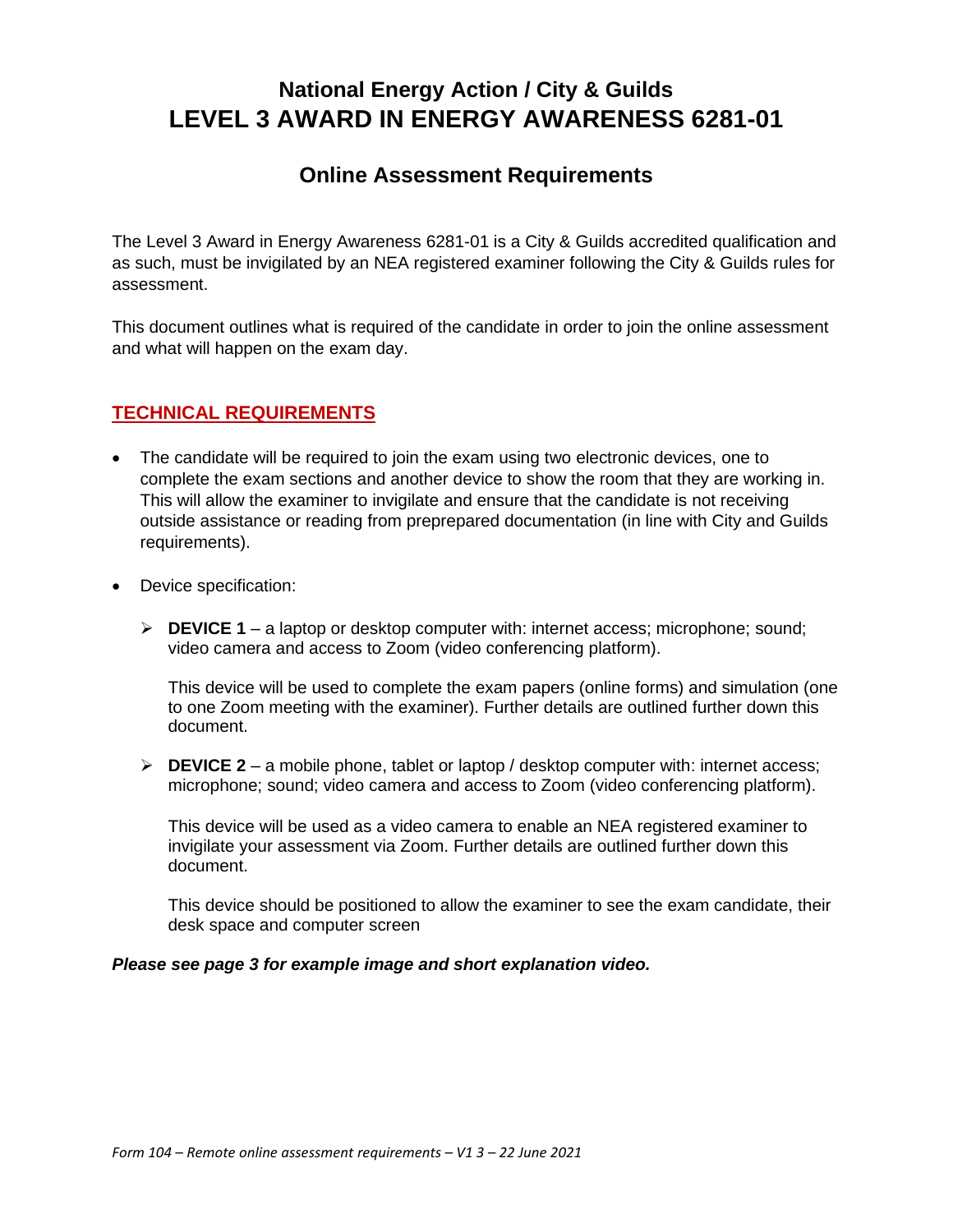## **EXAM ROOM REQUIREMENTS**

- The candidate should be in the room alone at all times during the exam.
- The candidate should not leave the room while the exam is in progress. Breaks are scheduled throughout the exam day (the longest section lasts 1 hour and 15 minutes).
- The candidate's desk and surrounding area should be free of any materials that could be used to look-up answers. The desk should be clear.
- The candidate is allowed three blank pieces of paper for working out calculations etc during the exam.
- Mobile phones may be used to invigilation the exam as outlined in this doucment but calls / messages should be switched to silent.
- The candidate will require a standard calculator to work out basic calculations (mobile phones, tablets or computers are not permitted for this function).

#### *Please see page 3 for example image and short explanation video.*

#### **SECURITY ARRANGEMENTS**

- The exam will be observed via Zoom using a second device (as outlined in this document). The camera should be positioned so that you and your computer screen are in view.
- The examiner will invigilate up to 8 candidates at each exam session.
- The candidate may be asked to show the examiner around their exam room and desk area before or during the exam.
- The candidate must close all other computer applications during the exam.
- The Zoom video call may be recorded as part of the City & Guilds verification process for exams.
- The candidate will be asked to show the examiner some identification during the exam. This will be done one to one so only the examiner will see details. Examples are: Passport, Driving licence, Photo ID as a student etc.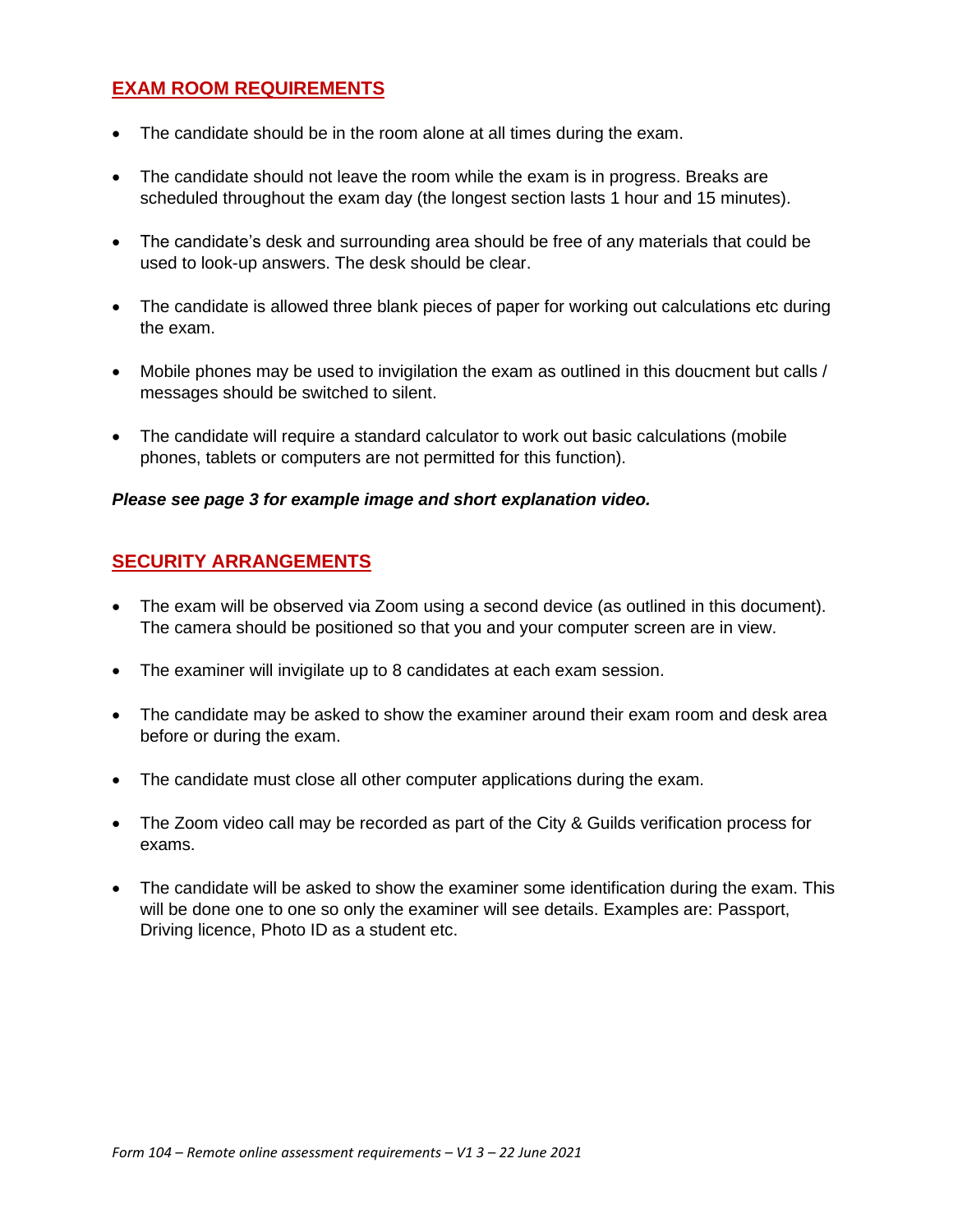## **EXAMPLE OF ZOOM SETUP / VIEW FOR INVIGILATION**



*Device one (laptop) is in front of the learner with device 2 capturing the image with a view of the learner, their work space and room.*

## **SPECIAL ARRANGEMENTS**

Should you have any special needs or learning requirements for the exam please inform NEA as soon as possible prior to the exam starting so that the necessary arrangements can be made (contact details at the bottom of this document). If you fail to alert us of special requirements, we may be unable to accommodate your needs on the day.

## **WHAT WILL HAPPEN ON THE EXAM DAY**

## **Please also watch this exam briefing video from one of our examiners to explain how the exam day will work:**

**<https://www.nea-training.co.uk/exam-candidate-briefing.mp4>**

- The assessment will be delivered as a Zoom meeting and will include a series of online forms for candidates to complete, followed by a short one to one role-play with the examiner.
- The assessment will be carried out under exam conditions by an NEA registered examiner
- Full joining instructions will be sent the week prior the exam with timings, Zoom links and links to the exam papers (passwords to access the exam papers will be provided by the examiner on the day).
- At the beginning of the exam day, candidates should join the Zoom meeting using device 2 (as outlined above).